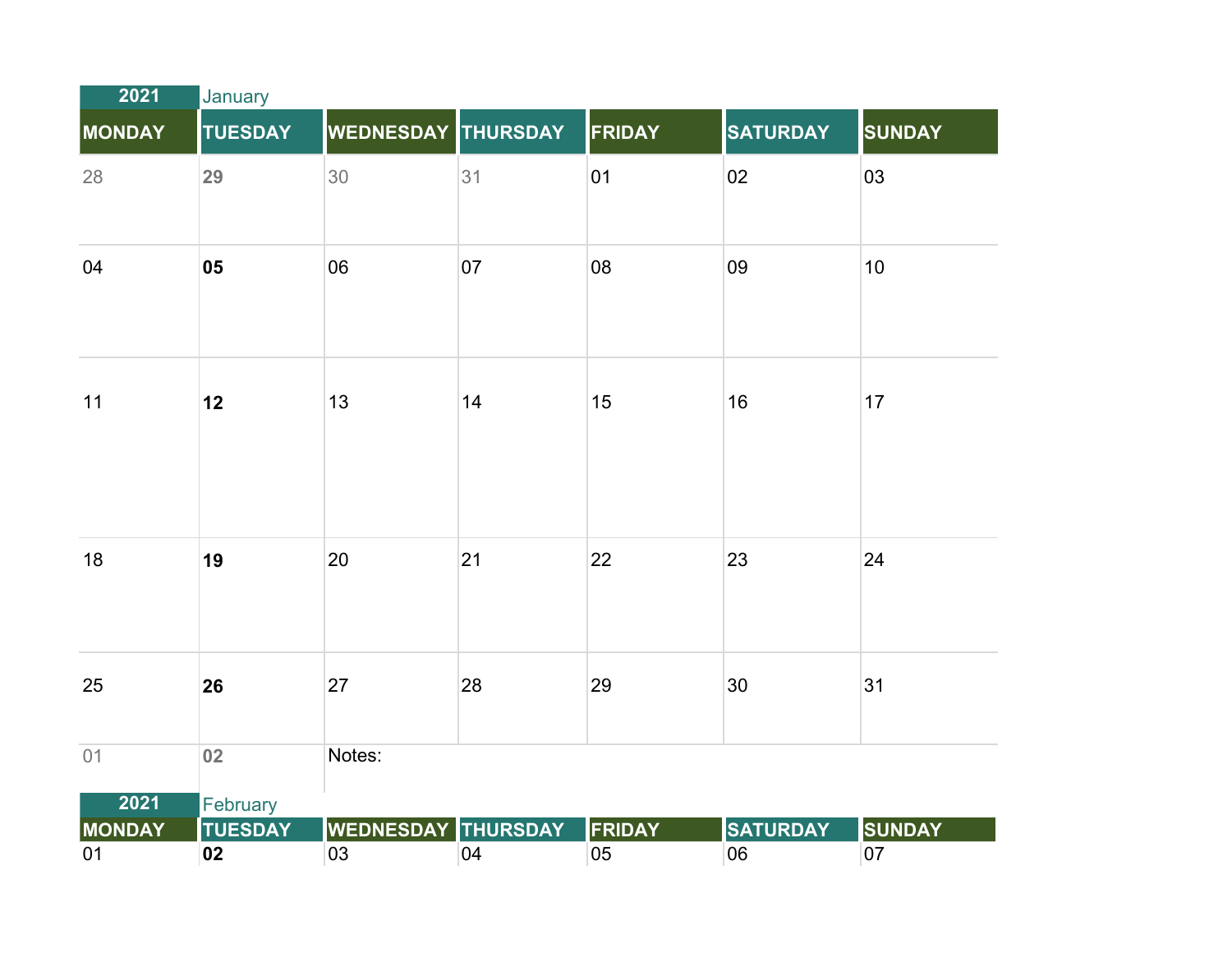| 08                                                                                              | 09             | 10                        | 11 | 12            | 13                                                                                                                        | 14            |
|-------------------------------------------------------------------------------------------------|----------------|---------------------------|----|---------------|---------------------------------------------------------------------------------------------------------------------------|---------------|
| 15                                                                                              | 16             | 17                        | 18 | 19            | 20                                                                                                                        | 21            |
| 22                                                                                              | 23             | 24                        | 25 | 26            | 27                                                                                                                        | 28            |
| 01                                                                                              | 02             | 03                        | 04 | 05            | 06                                                                                                                        | 07            |
| 08                                                                                              | 09             | Notes:                    |    |               |                                                                                                                           |               |
| 2021                                                                                            | <b>March</b>   |                           |    |               |                                                                                                                           |               |
| <b>MONDAY</b>                                                                                   | <b>TUESDAY</b> | <b>WEDNESDAY THURSDAY</b> |    | <b>FRIDAY</b> | <b>SATURDAY</b>                                                                                                           | <b>SUNDAY</b> |
| 01                                                                                              | 02             | 03                        | 04 | 05            | 06                                                                                                                        | 07            |
| 08                                                                                              | 09             | 10                        | 11 | 12            | 13                                                                                                                        | 14            |
| 15                                                                                              | 16             | 17                        | 18 | 19            | 20                                                                                                                        | 21            |
| 22<br><b>MEN'S</b><br><b>FRIENDLY</b><br>VS.<br><b>Anguilla</b><br>(in Miami)<br><b>Tie 1-1</b> | 23             | 24                        | 25 | 26            | 27<br><b>Concacaf</b><br><b>MEN'S</b><br><b>WC Qualifier</b><br>VS.<br><b>ANTIGUA</b><br>(in USVI 7pm)<br><b>lost 3-0</b> | 28            |
| 29                                                                                              | 30             | 31                        | 01 | 02            | 03                                                                                                                        | 04            |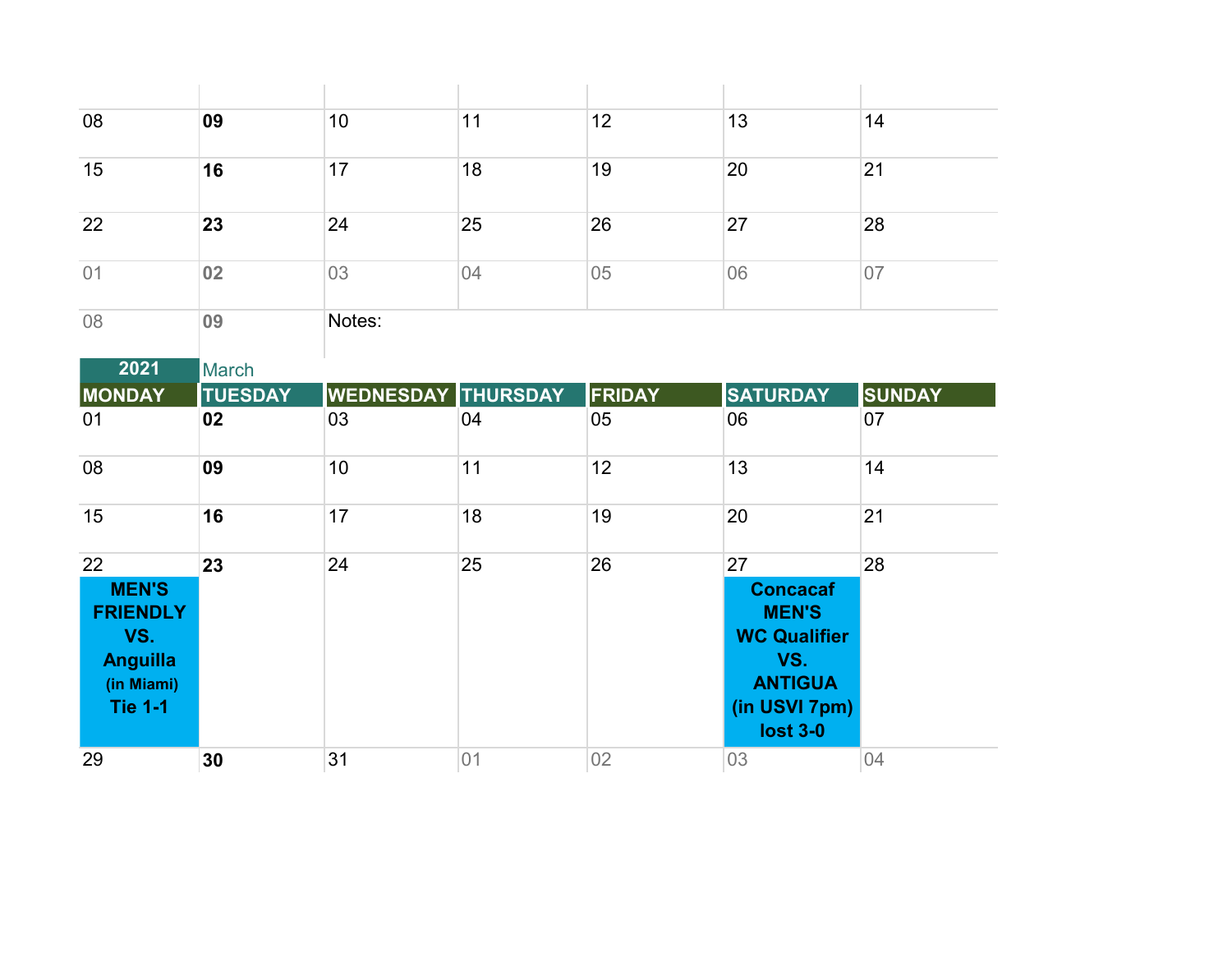|               | <b>Concacaf</b><br><b>MEN'S</b><br><b>WC Qualifier</b><br>VS.<br><b>GRENADA</b><br>(in Grenada)<br><b>lost 1-0</b> |                           |    |               |                 |               |
|---------------|--------------------------------------------------------------------------------------------------------------------|---------------------------|----|---------------|-----------------|---------------|
| 05            | 06                                                                                                                 | Notes:                    |    |               |                 |               |
| 2021          | <b>April</b>                                                                                                       |                           |    |               |                 |               |
| <b>MONDAY</b> | <b>TUESDAY</b>                                                                                                     | <b>WEDNESDAY THURSDAY</b> |    | <b>FRIDAY</b> | <b>SATURDAY</b> | <b>SUNDAY</b> |
| 29            | 30                                                                                                                 | 31                        | 01 | 02            | 03              | 04            |
| 05            | 06                                                                                                                 | 07                        | 08 | 09            | 10              | 11            |
| 12            | 13                                                                                                                 | 14                        | 15 | 16            | 17              | 18            |
| 19            | 20                                                                                                                 | 21                        | 22 | 23            | 24              | 25            |
| 26            | 27                                                                                                                 | 28                        | 29 | 30            | 01              | 02            |
| 03            | 04                                                                                                                 | Notes:                    |    |               |                 |               |
| 2021          | May                                                                                                                |                           |    |               |                 |               |
| <b>MONDAY</b> | <b>TUESDAY</b>                                                                                                     | WEDNESDAY THURSDAY        |    | FRIDAY        | <b>SATURDAY</b> | <b>SUNDAY</b> |
| 26            | 27                                                                                                                 | 28                        | 29 | 30            | 01              | 02            |
| 03            | 04                                                                                                                 | 05                        | 06 | 07            | 08              | 09            |
| 10            | 11                                                                                                                 | 12                        | 13 | 14            | 15              | 16            |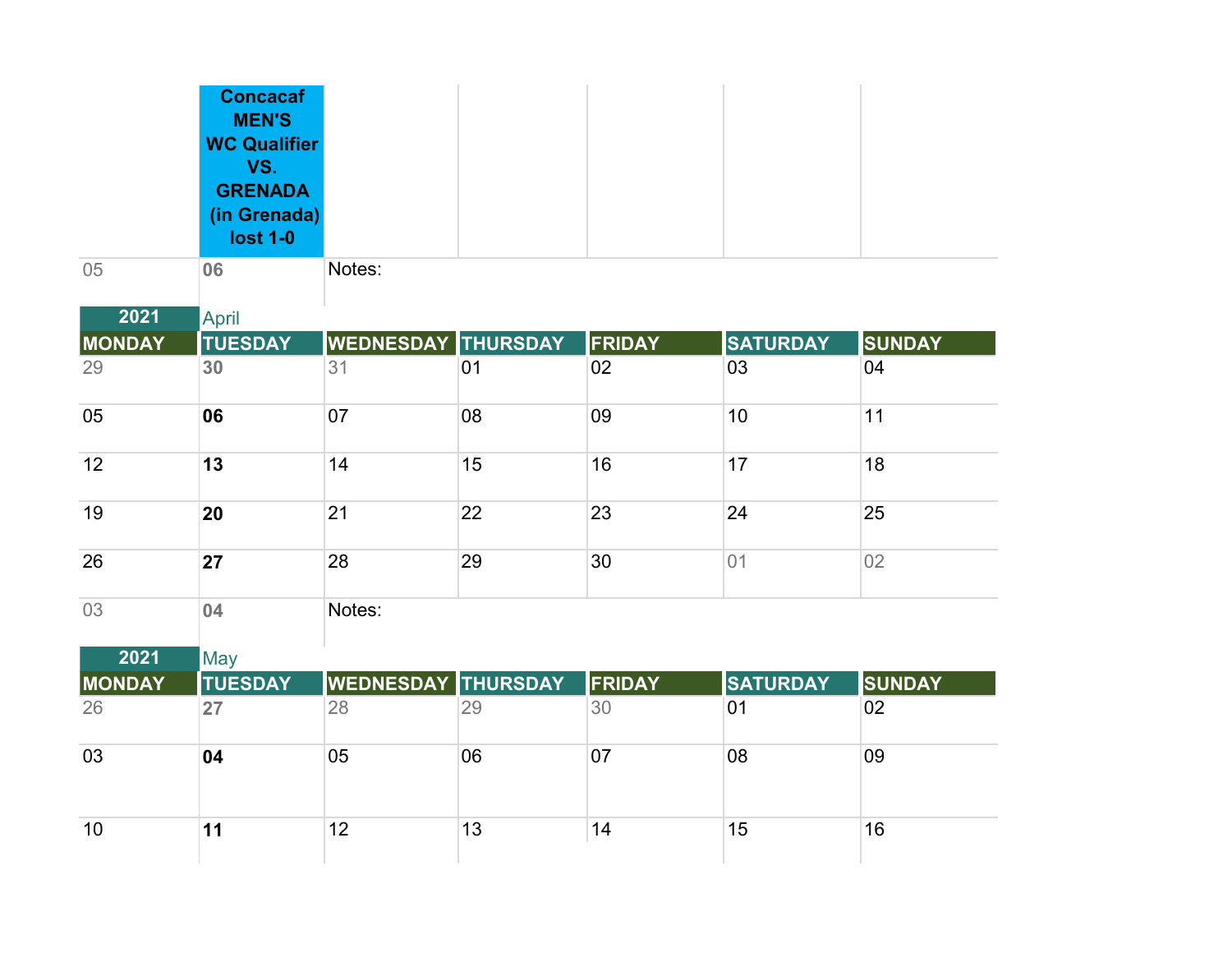| 17            | 18             | 19                                                                                                                           | $\overline{20}$ | 21<br><b>FIFA</b><br><b>CONGRESS</b> | 22                                                                                                                        | 23            |
|---------------|----------------|------------------------------------------------------------------------------------------------------------------------------|-----------------|--------------------------------------|---------------------------------------------------------------------------------------------------------------------------|---------------|
| 24            | 25             | 26                                                                                                                           | 27              | 28                                   | 29                                                                                                                        | 30            |
| 31            | 01             | Notes:                                                                                                                       |                 |                                      |                                                                                                                           |               |
| 2021          | June           |                                                                                                                              |                 |                                      |                                                                                                                           |               |
| <b>MONDAY</b> | <b>TUESDAY</b> | <b>WEDNESDAY THURSDAY</b>                                                                                                    |                 | FRIDAY                               | <b>SATURDAY</b>                                                                                                           | <b>SUNDAY</b> |
| 31            | 01             | 02<br><b>Concacaf</b><br><b>MEN'S</b><br><b>WC Qualifier</b><br>VS.<br><b>MONSERATT</b><br>(in Monseratt)<br><b>lost 4-0</b> | 03              | 04                                   | 05<br><b>Concacaf</b><br><b>MEN'S</b><br><b>WC Qualifier</b><br>VS.<br><b>EL SALVADOR</b><br>(in USVI)<br><b>lost 7-0</b> | 06            |
| 07            | 08             | 09                                                                                                                           | 10              | 11                                   | 12                                                                                                                        | 13            |
| 14            | 15             | 16                                                                                                                           | 17              | 18                                   | 19                                                                                                                        | 20            |
| 21            | 22             | 23                                                                                                                           | 24              | 25                                   | 26                                                                                                                        | 27            |
| 28            | 29             | 30                                                                                                                           | 01              | 02                                   | 03                                                                                                                        | 04            |
| 05            | 06             | Notes:                                                                                                                       |                 |                                      |                                                                                                                           |               |
| 2021          | July           |                                                                                                                              |                 |                                      |                                                                                                                           |               |
| <b>MONDAY</b> | <b>TUESDAY</b> | <b>WEDNESDAY THURSDAY</b>                                                                                                    |                 | FRIDAY                               | <b>SATURDAY</b>                                                                                                           | <b>SUNDAY</b> |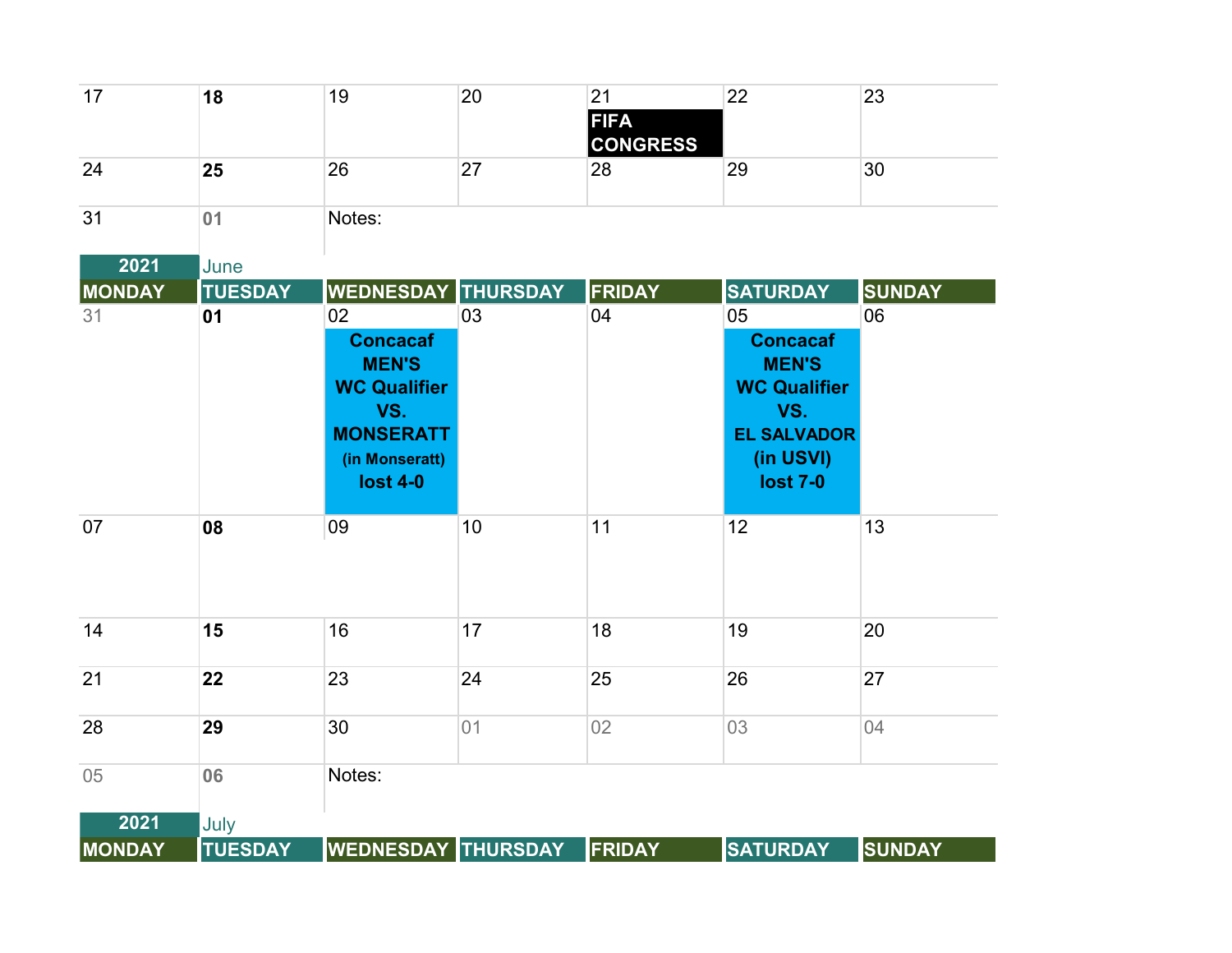| 28            | 29             | 30                        | 01                        | 02               | 03                                  | 04                                                  |
|---------------|----------------|---------------------------|---------------------------|------------------|-------------------------------------|-----------------------------------------------------|
|               |                |                           |                           |                  |                                     | <b>Youth Friendly Youth Friendly Youth Friendly</b> |
|               |                |                           |                           | vs. Turks &      | vs. Turks &                         | vs. Turks &                                         |
|               |                |                           |                           | <b>Caicos</b>    | <b>Caicos</b>                       | <b>Caicos</b>                                       |
|               |                |                           |                           | (in Turks)       | (in Turks)                          | (in Turks)                                          |
|               |                |                           |                           | <b>U15 Girls</b> | <b>U15 Girls</b>                    | <b>U15 Girls</b>                                    |
|               |                |                           |                           | $(lost 6-1)$     | $(lost 5-0)$                        | $(lost 6-1)$                                        |
|               |                |                           |                           | and              | and                                 | and                                                 |
|               |                |                           |                           | <b>U15 BOYS</b>  | <b>U15 BOYS</b>                     | U15 BOYS                                            |
|               |                |                           |                           | $($ lost 6-0)    | $\left( \text{lost } 2 - 0 \right)$ | $($ lost 6-0 $)$                                    |
| 05            | 06             | 07                        | 08                        | 09               | 10                                  | 11                                                  |
|               |                | <b>CONCACAF</b>           | <b>CFU</b>                |                  |                                     |                                                     |
|               |                | <b>CONGRESS</b>           | <b>CONGRESS</b>           |                  |                                     |                                                     |
| 12            | 13             | 14                        | 15                        | 16               | 17                                  | 18                                                  |
| 19            | 20             | 21                        | 22                        | 23               | 24                                  | 25                                                  |
|               |                |                           |                           |                  |                                     |                                                     |
| 26            | 27             | 28                        | 29                        | 30               | 31                                  | 01                                                  |
|               |                |                           | <b>WOMENS</b>             |                  |                                     |                                                     |
|               |                |                           | <b>FRIENDLY</b>           |                  |                                     |                                                     |
|               |                |                           | VS.<br><b>TURKS &amp;</b> |                  |                                     |                                                     |
|               |                |                           | <b>CAICOS</b>             |                  |                                     |                                                     |
|               |                |                           | (in TurkS)                |                  |                                     |                                                     |
|               |                |                           | <b>Won 2-1</b>            |                  |                                     |                                                     |
| 02            | 03             | Notes:                    |                           |                  |                                     |                                                     |
| 2021          | <b>August</b>  |                           |                           |                  |                                     |                                                     |
| <b>MONDAY</b> | <b>TUESDAY</b> | <b>WEDNESDAY THURSDAY</b> |                           | FRIDAY           | <b>SATURDAY</b>                     | <b>SUNDAY</b>                                       |
| 26            | 27             | 28                        | 29                        | 30               | 31                                  | 01                                                  |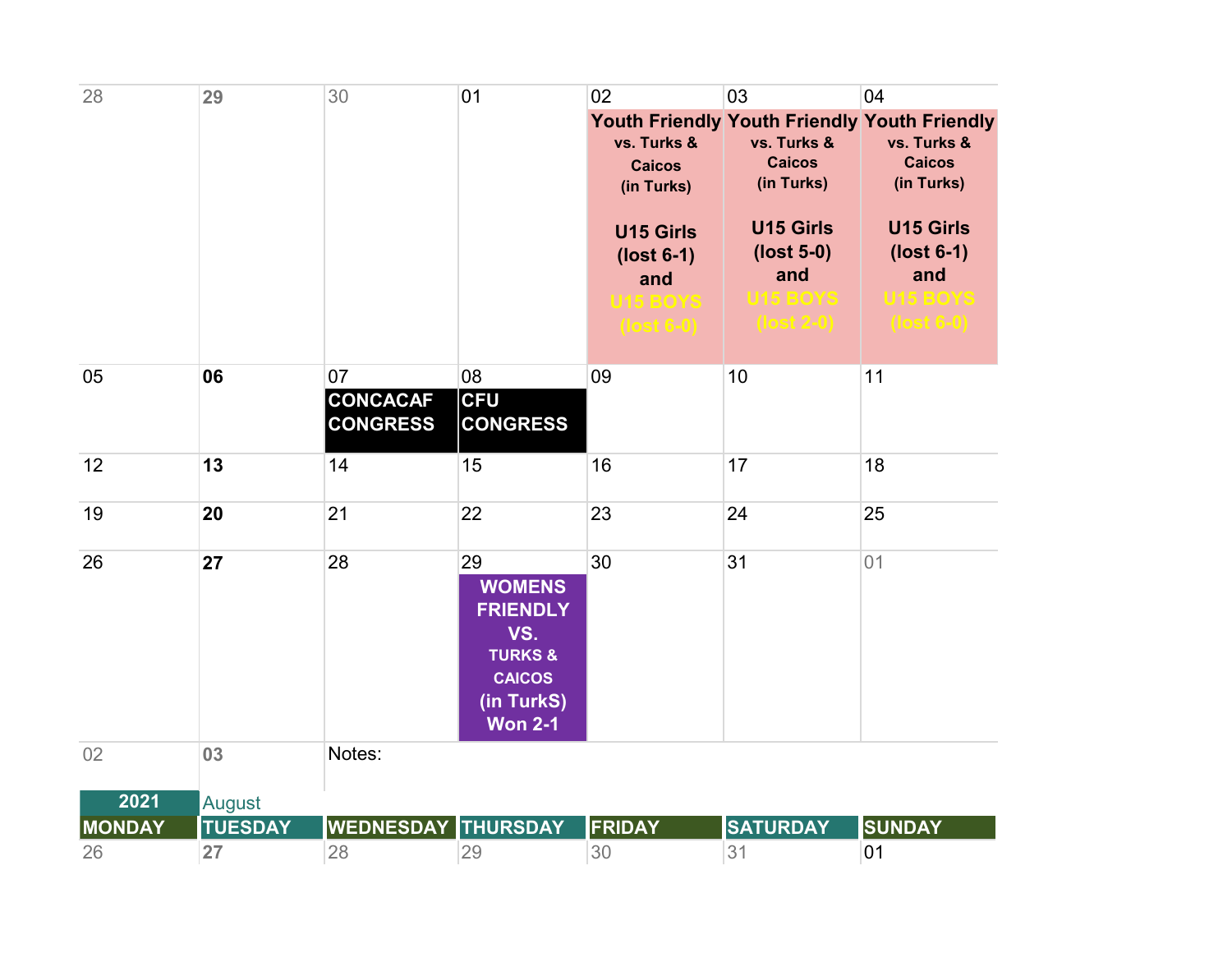|                                                                                                                      |    |    |    |    |    | <b>WOMENS</b><br><b>FRIENDLY</b><br>VS.<br><b>Cayman Islands</b><br>(in Turks)<br><b>Lost 4-0</b>                                                                                               |
|----------------------------------------------------------------------------------------------------------------------|----|----|----|----|----|-------------------------------------------------------------------------------------------------------------------------------------------------------------------------------------------------|
| 02<br><b>WOMENS</b><br><b>FRIENDLY</b><br>VS.<br><b>TURKS &amp;</b><br><b>CAICOS</b><br>(in Turks)<br><b>Won 3-1</b> | 03 | 04 | 05 | 06 | 07 | 08                                                                                                                                                                                              |
| 09                                                                                                                   | 10 | 11 | 12 | 13 | 14 | 15                                                                                                                                                                                              |
| 16                                                                                                                   | 17 | 18 | 19 | 20 | 21 | 22<br><b>CFU Under 15</b><br><b>Challenge</b><br>Series (in<br><b>Dominican</b><br><b>Republic)</b><br>Girls vs.<br><b>Aruba</b><br>(lost 0-7)<br><mark>Boys vs.</mark><br>Aruba<br>$lost(0-9)$ |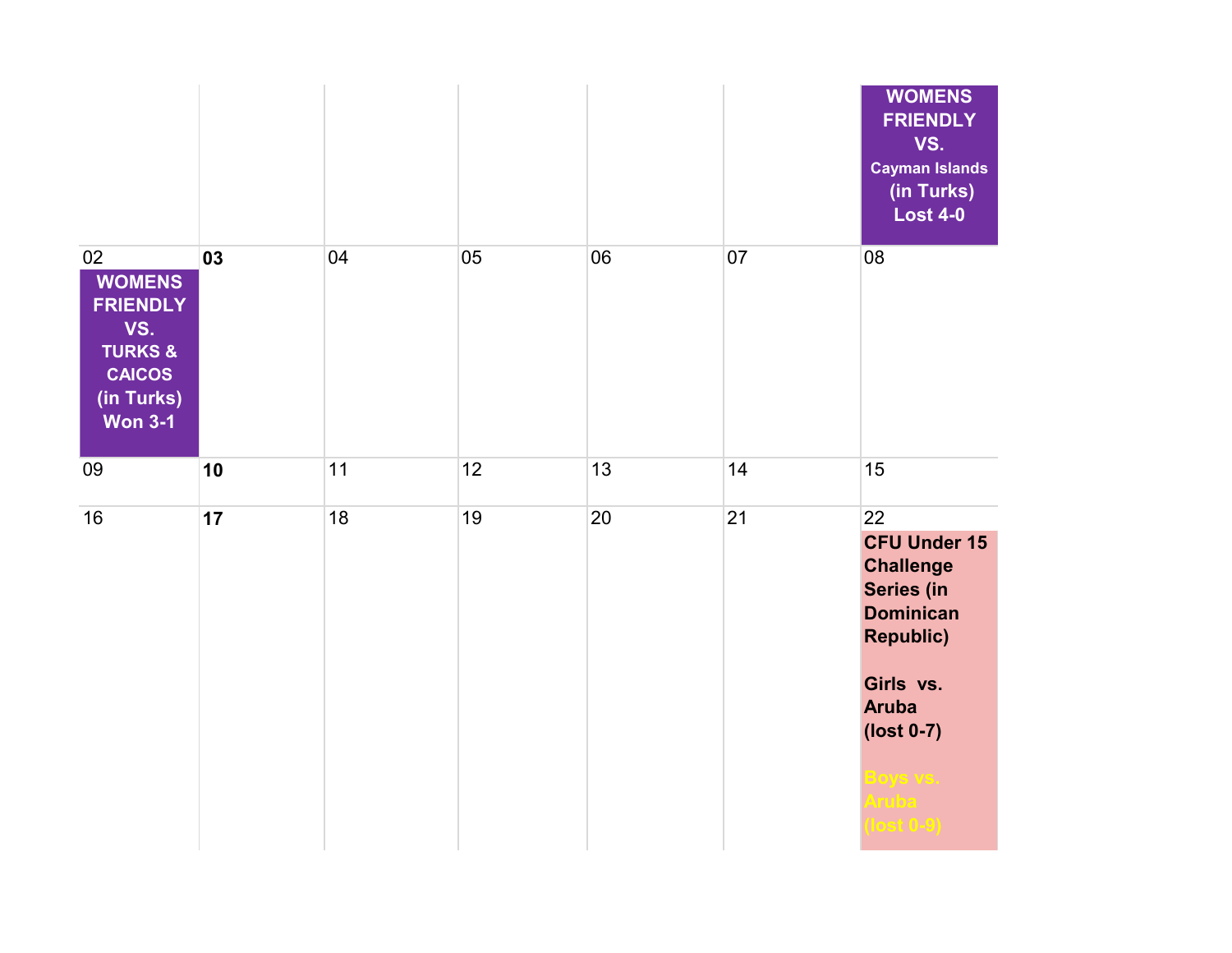| 23                                              | 24                                       | 25                                                                  | 26                                                               | 27                                                                                                    | 28              | 29            |
|-------------------------------------------------|------------------------------------------|---------------------------------------------------------------------|------------------------------------------------------------------|-------------------------------------------------------------------------------------------------------|-----------------|---------------|
| CFU U15                                         | <b>CFU U15</b>                           | <b>CFU U15</b>                                                      | <b>CFU U15</b>                                                   | CFU U15                                                                                               |                 |               |
| <b>Challenge</b>                                | <b>Challenge</b>                         | <b>Challenge</b>                                                    | <b>Challenge</b>                                                 | <b>Challenge</b>                                                                                      |                 |               |
| <b>Series (in</b>                               | Series (in                               | <b>Series (in</b>                                                   | Series (in                                                       | <b>Series (in</b>                                                                                     |                 |               |
| <b>Dominican</b>                                | <b>Dominican</b>                         | <b>Dominican</b>                                                    | <b>Dominican</b>                                                 | <b>Dominican</b>                                                                                      |                 |               |
| <b>Republic)</b>                                | <b>Republic)</b>                         | <b>Republic)</b>                                                    | <b>Republic)</b>                                                 | <b>Republic)</b>                                                                                      |                 |               |
| <b>Boys vs.</b><br><b>Bonaire</b><br>(lost 0-9) | Girls vs.<br><b>Curacao</b><br>(won 3-2) | <b>Boys vs.</b><br><b>Turks &amp;</b><br><b>Caicos</b><br>(won 2-1) | Girls vs.<br><b>Turks &amp;</b><br><b>Caicos</b><br>$(draw 0-0)$ | Girls vs. St.<br><b>Kitts &amp; Nevis</b><br>(won 2-1)<br>Boys vs.<br><b>Aruba</b><br>$($ lost $0-9)$ |                 |               |
| 30                                              | 31                                       | Notes:                                                              |                                                                  |                                                                                                       |                 |               |
| 2021                                            | September                                |                                                                     |                                                                  |                                                                                                       |                 |               |
| <b>MONDAY</b>                                   | <b>TUESDAY</b>                           | <b>WEDNESDAY THURSDAY</b>                                           |                                                                  | <b>FRIDAY</b>                                                                                         | <b>SATURDAY</b> | <b>SUNDAY</b> |
| 30                                              | 31                                       | 01                                                                  | 02                                                               | 03                                                                                                    | 04              | 05            |
|                                                 |                                          |                                                                     |                                                                  |                                                                                                       |                 |               |

| 06              | 07 | 08              | 09 | 10 | 11 | 12 |
|-----------------|----|-----------------|----|----|----|----|
| 13              | 14 | 15              | 16 | 17 | 18 | 19 |
| <b>Concacaf</b> |    | <b>Concacaf</b> |    |    |    |    |
| <b>Womens</b>   |    | <b>Womens</b>   |    |    |    |    |
| Under-20 (in    |    | Under-20 (in    |    |    |    |    |
| Curaco)         |    | Curacao)        |    |    |    |    |
| <b>Group A</b>  |    | <b>Group A</b>  |    |    |    |    |
| <b>USVI vs.</b> |    | USVI vs. St.    |    |    |    |    |
| <b>Bermuda</b>  |    | <b>Vincent</b>  |    |    |    |    |
|                 |    |                 |    |    |    |    |
|                 |    |                 |    |    |    |    |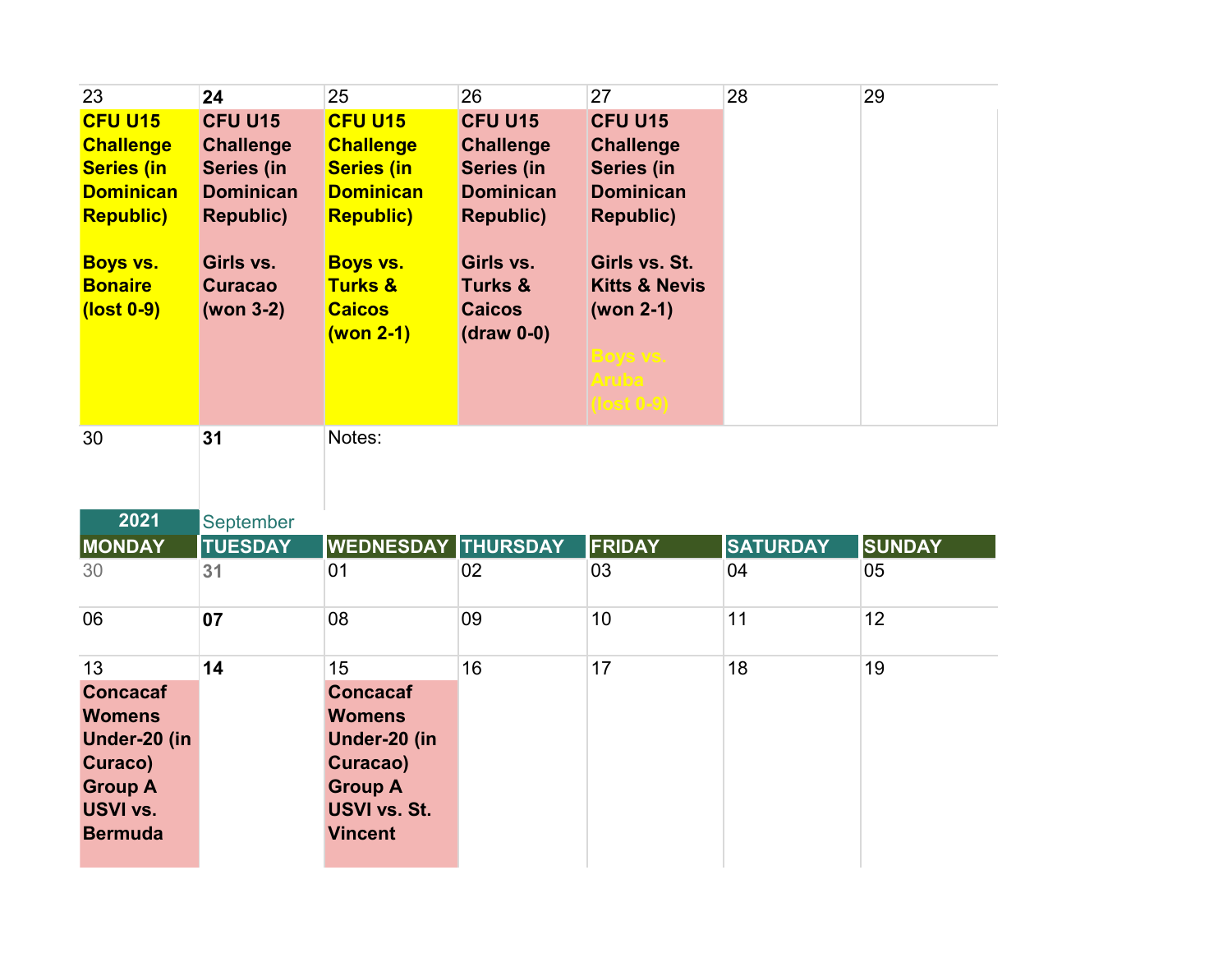| 20            | 21             | 22                                                                                                   | 23 | 24                                                                                                         | 25              | 26                                                                                                   |
|---------------|----------------|------------------------------------------------------------------------------------------------------|----|------------------------------------------------------------------------------------------------------------|-----------------|------------------------------------------------------------------------------------------------------|
| 27            | 28             | 29                                                                                                   | 30 | 01                                                                                                         | 02              | 03                                                                                                   |
| 04            | 05             | Notes:                                                                                               |    |                                                                                                            |                 |                                                                                                      |
| 2021          | October        |                                                                                                      |    |                                                                                                            |                 |                                                                                                      |
| <b>MONDAY</b> | <b>TUESDAY</b> | <b>WEDNESDAY THURSDAY</b>                                                                            |    | <b>FRIDAY</b>                                                                                              | <b>SATURDAY</b> | <b>SUNDAY</b>                                                                                        |
| 27            | 28             | 29                                                                                                   | 30 | 01                                                                                                         | 02              | 03                                                                                                   |
| 04            | 05             | 06                                                                                                   | 07 | 08                                                                                                         | 09              | 10                                                                                                   |
| 11            | 12             | 13                                                                                                   | 14 | 15                                                                                                         | 16              | 17                                                                                                   |
| 18            | 19             | 20<br><b>Concacaf U17</b><br>Women (@<br><b>IMG Florida) -</b><br><b>USVI vs.</b><br><b>Dominica</b> | 21 | 22<br><b>Concacaf U17</b><br>Women (@<br><b>IMG Florida) -</b><br>USVI vs. St.<br><b>Kitts &amp; Nevis</b> | 23              | 24<br><b>Concacaf U17</b><br>Women (@<br><b>IMG Florida) -</b><br><b>USVI vs.</b><br><b>Suriname</b> |
| 25            | 26             | 27                                                                                                   | 28 | 29                                                                                                         | 30              | 31                                                                                                   |
| 01            | 02             | Notes:                                                                                               |    |                                                                                                            |                 |                                                                                                      |
| 2021          | November       |                                                                                                      |    |                                                                                                            |                 |                                                                                                      |
| <b>MONDAY</b> | <b>TUESDAY</b> | <b>WEDNESDAY THURSDAY</b>                                                                            |    | FRIDAY                                                                                                     | <b>SATURDAY</b> | <b>SUNDAY</b>                                                                                        |
| 01            | 02             | 03                                                                                                   | 04 | 05                                                                                                         | 06              | 07                                                                                                   |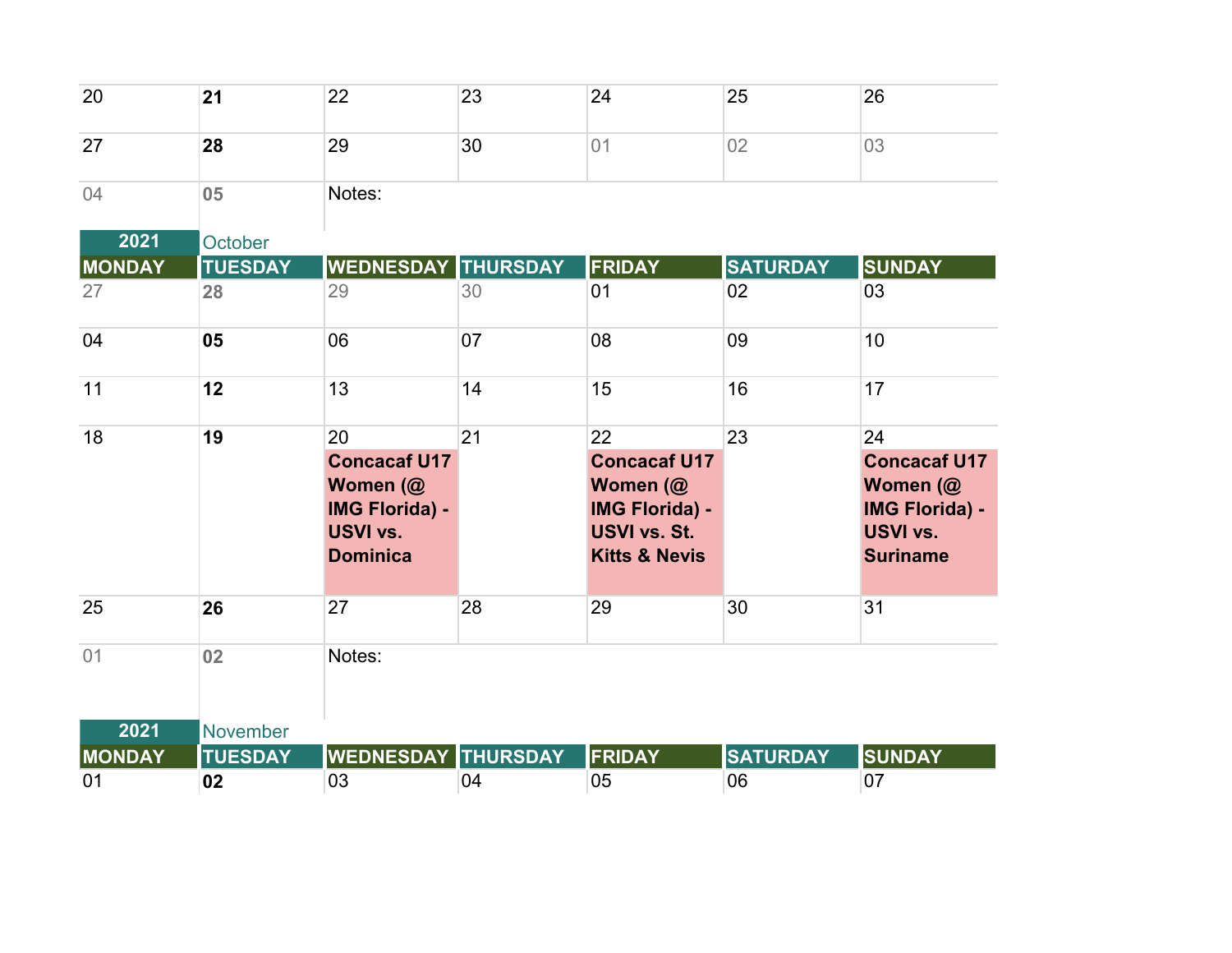| 08                  | 09                   | 10 <sup>1</sup>                                                                                       | 11 | 12                  | 13                    | 14                                                                                                        |
|---------------------|----------------------|-------------------------------------------------------------------------------------------------------|----|---------------------|-----------------------|-----------------------------------------------------------------------------------------------------------|
|                     |                      |                                                                                                       |    |                     |                       |                                                                                                           |
| 15                  | 16                   | 17                                                                                                    | 18 | 19                  | 20                    | 21                                                                                                        |
| 22                  | 23                   | 24<br><b>Concacaf</b><br><b>Womens</b><br><b>Qualifiers</b><br>USVI vs.<br>Gutemala (in<br>Guatemala) | 25 | 26                  | 27                    | 28<br><b>Concacaf</b><br><b>Womens</b><br><b>Qualifiers</b><br><b>USVI vs.</b><br>Costa Rica (in<br>USVI) |
| 29                  | 30                   | 01                                                                                                    | 02 | 03                  | 04                    | 05                                                                                                        |
| 06                  | 07                   | Notes:                                                                                                |    |                     |                       |                                                                                                           |
| 2021                | December             |                                                                                                       |    |                     |                       |                                                                                                           |
| <b>MONDAY</b><br>29 | <b>TUESDAY</b><br>30 | WEDNESDAY THURSDAY<br>01                                                                              | 02 | <b>FRIDAY</b><br>03 | <b>SATURDAY</b><br>04 | <b>SUNDAY</b><br>05                                                                                       |
| 06                  | 07                   | 08                                                                                                    | 09 | 10                  | 11                    | 12                                                                                                        |
| 13                  | 14                   | 15                                                                                                    | 16 | 17                  | 18                    | 19                                                                                                        |
| 20                  | 21                   | 22                                                                                                    | 23 | 24                  | 25                    | 26                                                                                                        |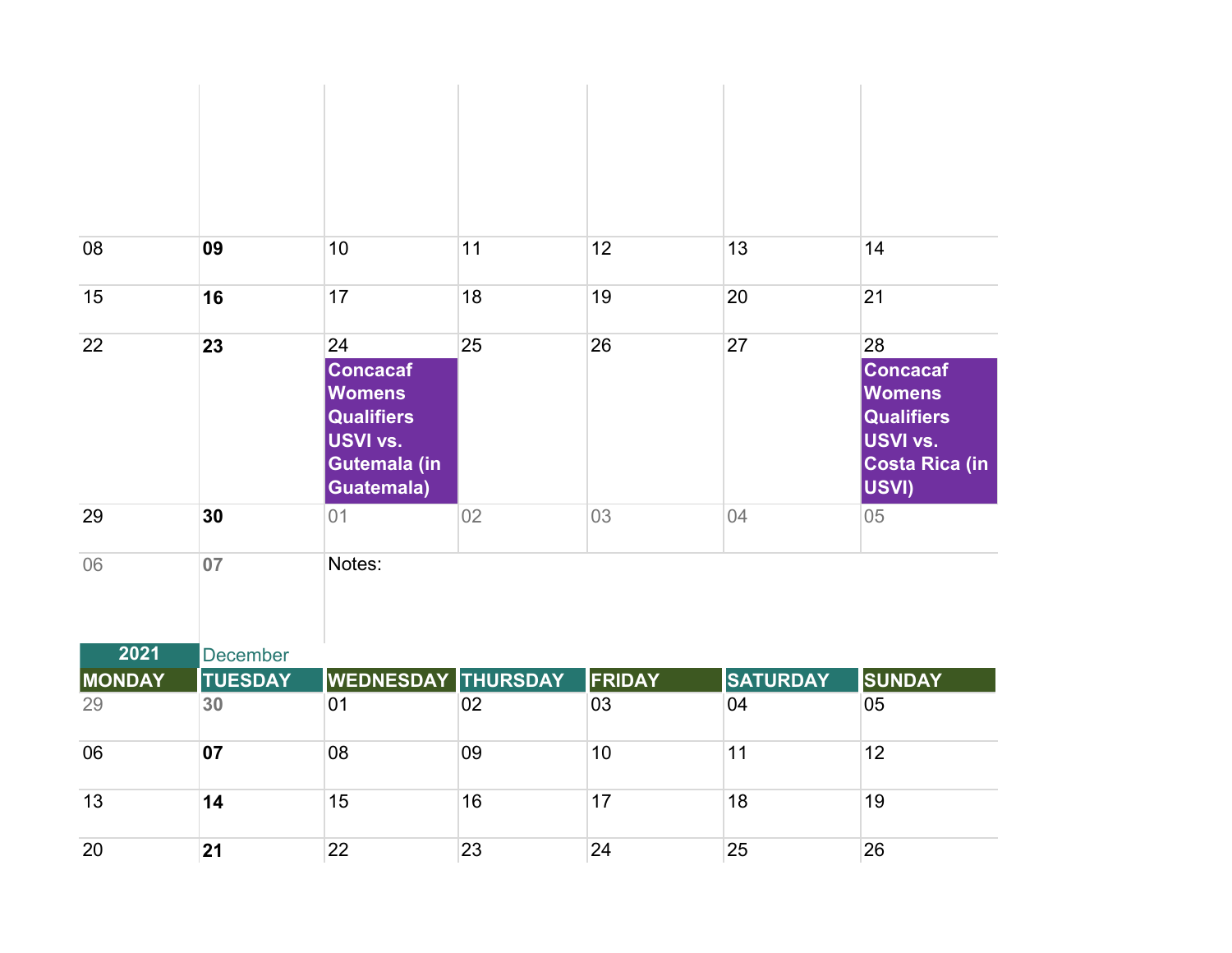| 28 | 29                                                                                   | 30 | 31 |                                                                 |  |
|----|--------------------------------------------------------------------------------------|----|----|-----------------------------------------------------------------|--|
| 04 | <b>Notes: Concacaf Womens Qualifiers:</b><br>- USVI vs. Curacao (Apr 6 2022 in USVI) |    |    | - USVI vs. St. Kitts & Nevis (Apr 12 2022 in St. Kitts & Nevis) |  |